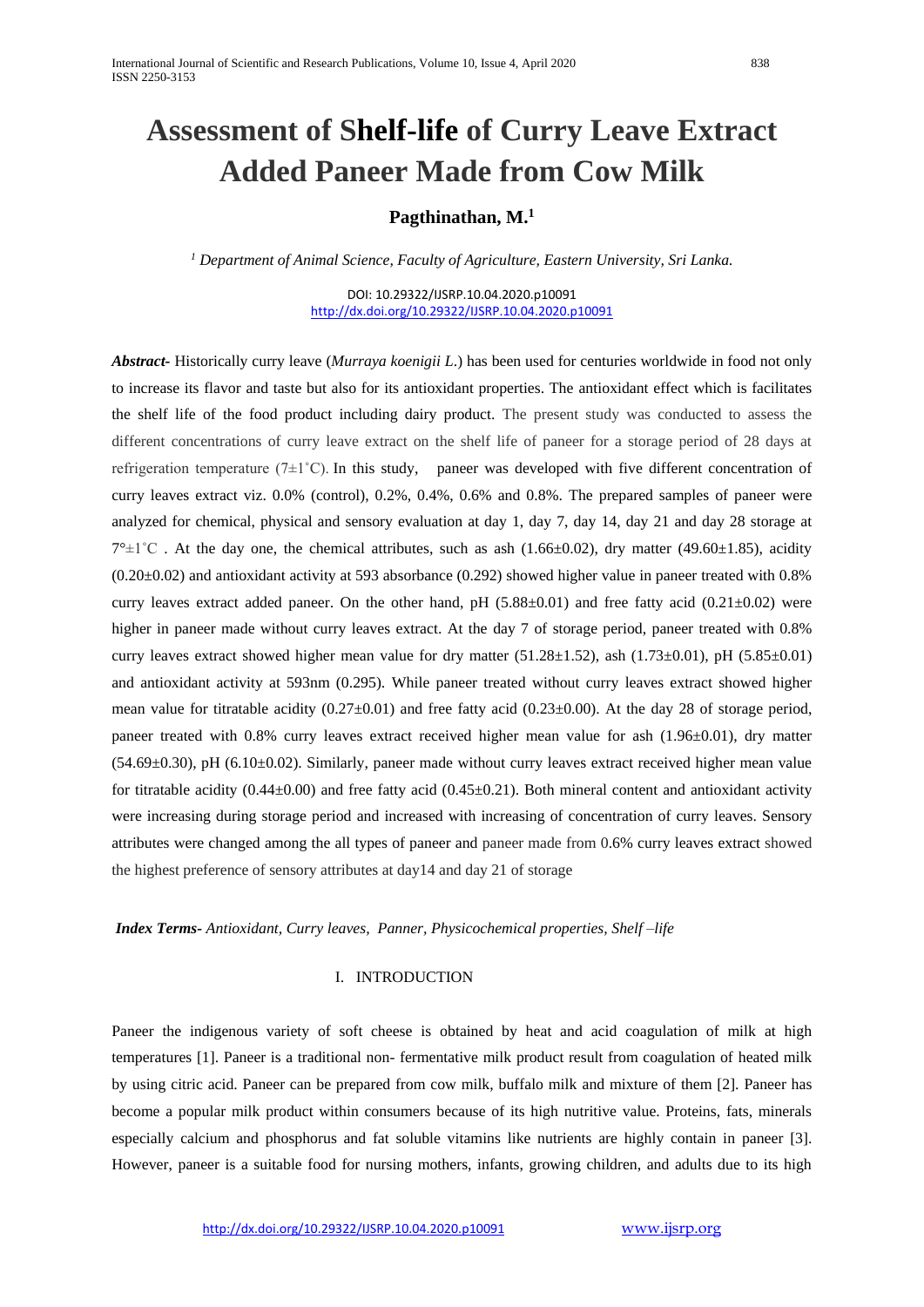energy and it has a rich source of animal protein available at a comparatively lower cost and forms important source of animal protein for vegetarians [4]. Also it can be recommended for diabetic and coronary heart disease patients due to its high protein and low sugar content. Presence of essential amino acids of proteins origin from animal is another valuable reason for consuming paneer to vegetarians [3]. Major barrier of paneer production in commercial level is shorter shelf life. Shelf life of paneer is expressed as six days under refrigeration at 10°C, but its freshness is lost within three days [5].

In recent year's herbs, spices and their extracts have been used as an antioxidant and antimicrobial activities, which enhance shelf life of food and dairy products [6]. Curry leaves acts as a preservative in many food components because of its antioxidant and other functional properties [6]. In addition to that it has been used in food to increase its flavour [8-10]. Curry leaves has been identified as a herb in traditional medicine for treatment of various kind of diseases like heart diseases, kidney disorders and diabetes. Also it increase digestive secretion and reduce the risk of cancer [11]. Adding of the curry leaves to paneer may help to reduce the deterioration and increase the shelf life due to its antioxidant effect. Generally curry leaves are discarded from the dish while eating as a consequence, the nutrition potential of curry leaves remains underutilized. It is better to promote curry leaves in an edible form where larger quantities can be incorporated in paneer preparation [12]. The information on making of paneer using curry leaves extract is lacking. Therefore, this study was designed to make paneer by incorporation of different concentrations of curry leaves extract and to assess the physicochemical properties during the storage period.

#### II. MATERIALS AND METHODS

## *A. Preparation of Curry Leaves Extract*

Curry leaves were sterilized by distilled water for 5 min and 1g of *Murraya koenigii (L.)* fresh leaves were grinded with 10 ml of distilled water  $(1:10, w/v)$  and the mixture was squeezed and filtered through muslin cloth and No. 1 Whatman Filter Paper, respectively.

#### *B. Preparation of Paneer*

Paneer was prepared from after standardizing the cow milk to 4.5% fat and 8.5% SNF using method described by Gokhale *et al*. [1] with modifications. The standardized milk fat was heated to 95 °C for 5 min and cooled to 70 °C. Then Curry leaves extract 0%, 0.2%, 0.4%, 0.6 % and 0.8% was added after pasteurized milk. Then Citric acid (1.0% solution) was added with continuous agitation until the coagulation was complete. The coagulum was allowed to settle for 5 min for complete coagulation. Whey was drained through a muslin cloth and pressed for 20 min. Then the freshly prepared paneer sample was chilled in cold water at  $4^{\circ}$ C for 2 hours. The paneer removed from chilled water were allowed to drain for 5 min. Finally the paneer was stored for 28 days at 7-8°C in the vacuumed packed in Cryovac bags and panner was taken 1, 7, 14, 21 and 28 days after manufacture.

#### *C. Chemical analysis*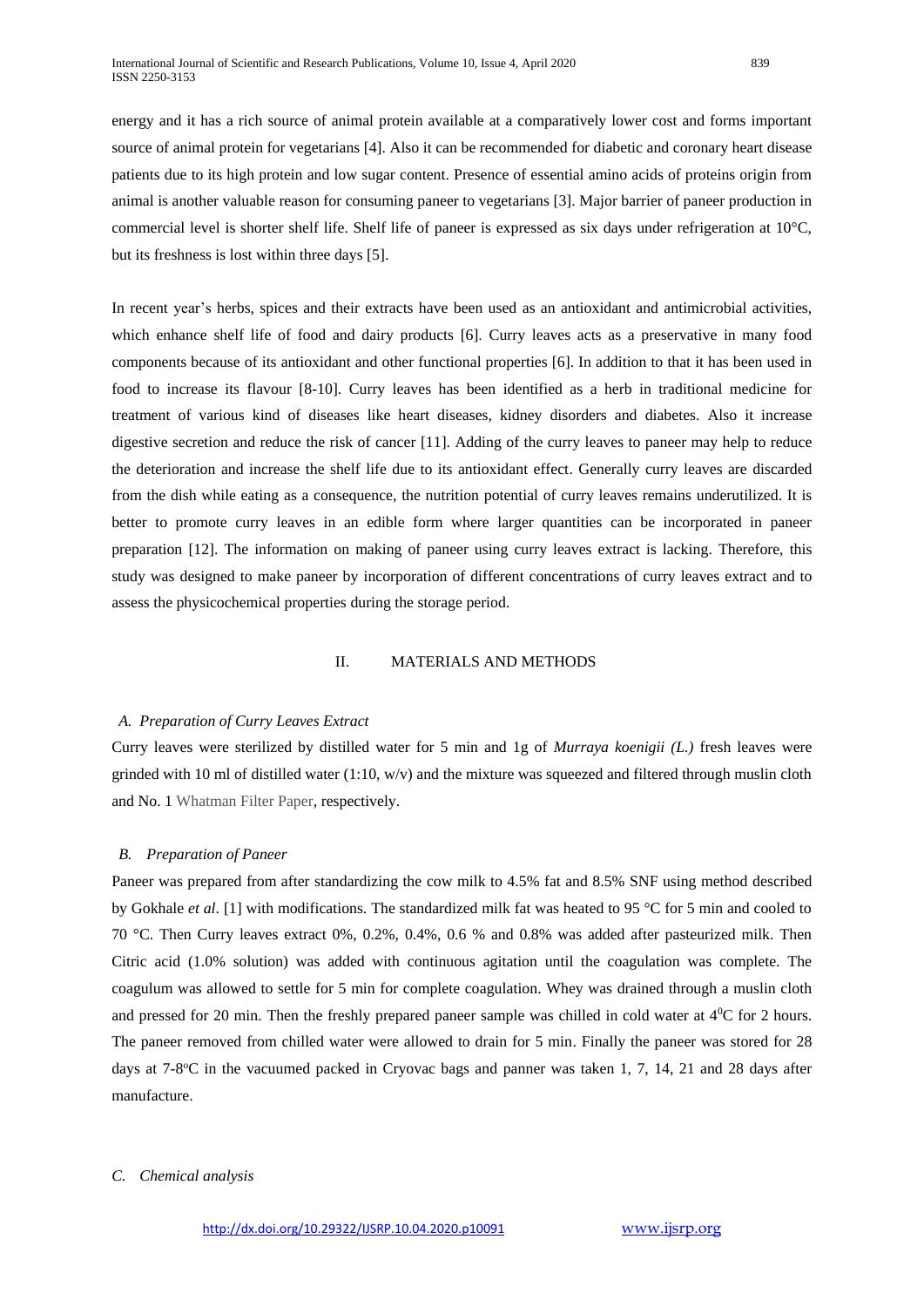The panner samples stored at 7-8°C were analyzed for the chemical characteristics at a regular interval of 7 days during the storage. Moisture content in paneer was determined in triplicate for dry matter by oven drying at 105 °C to get constant weight according to method described by AOAC [13] and percentage of dry matter was calculated. Ash content was determined by using muffle furnace at 550 °C for 4 h as described by AOAC [13]. Titratable acidity of paneer samples was determined by following the method prescribed for cheese by the AOAC [14]. Free fatty acids content of paneer was estimated using the method described for cheese by Thomas [15]. The pH of paneer was determined by using a pH meter as the method described by Arora and Gupta [16].

# *D. Determination of mineral content*

The type and concentration of specific minerals in yoghurt samples were determined by the use of a flame atomic absorption spectroscopy. According to official method 968.08 of AOAC [17]. Two gram of different types of yoghurt samples were ashes in a muffle furnace at 550 °C for 6 hours, followed by acid digestion of the ash. After ashing, the residue was quantitatively transferred to a digestion tube by using 2 washes each with 5 ml of 25% HCl. The digestion tubes were then placed onto a preheated (125 °C), digestion block and samples were digested for 30 min. The digests were removed from the digestion block, cooled to room temperature, diluted to a volume of 100 ml with deionized water, and finally analyzed for various mineral elements by flame atomic emission spectrometer.

#### *E. Determination of antioxidant activity*

The FRAP assay was done according to the procedure described by Benzie and Strain [18]. Briefly the FRAP reagent was prepared by mixing 1 ml of (10mmol/L) TPTZ solution in 40 mmol/L HCl, 1 ml of FeCl3 (20mmol/L) and 10 ml of acetate buffer, (0.3 mol/L). Twenty microliters of 0.1 g /ml sample was mixed with 1 ml of FRAP reagent and the absorbance at 593 nm was measured spectrophotometrically after incubation at room temperature for 4 minutes.

# *F. Sensory evaluation*

Each block of paneer was cut into rectangular pieces of approximately 1 cm  $\times$  2 cm. The prepared samples of paneer were subjected to sensory evaluation by a panel of 30 judges when fresh and at regular interval of 7 days during storage using 9-point hedonic scale according the methods Buch *et al.* [5]. The sensory characteristics, such as colour, flavour, taste, texture and overall acceptability of the paneer samples were judged by the panelists at day 1, 7, 14, 21 and 28 of storage period.

#### *G. Statistical analysis*

Samples were randomly collected; parametric data were analyzed by using Multivariate Analysis of Variance (MANOVA) and used to determine the significance level of the treatments, while the Duncan's Multiple Range Test (DMRT) was used for mean separation. The sensory analysis was carried out using Friedmans test for nonparametric data analysis.

# III. RESULTS AND DISCUSSION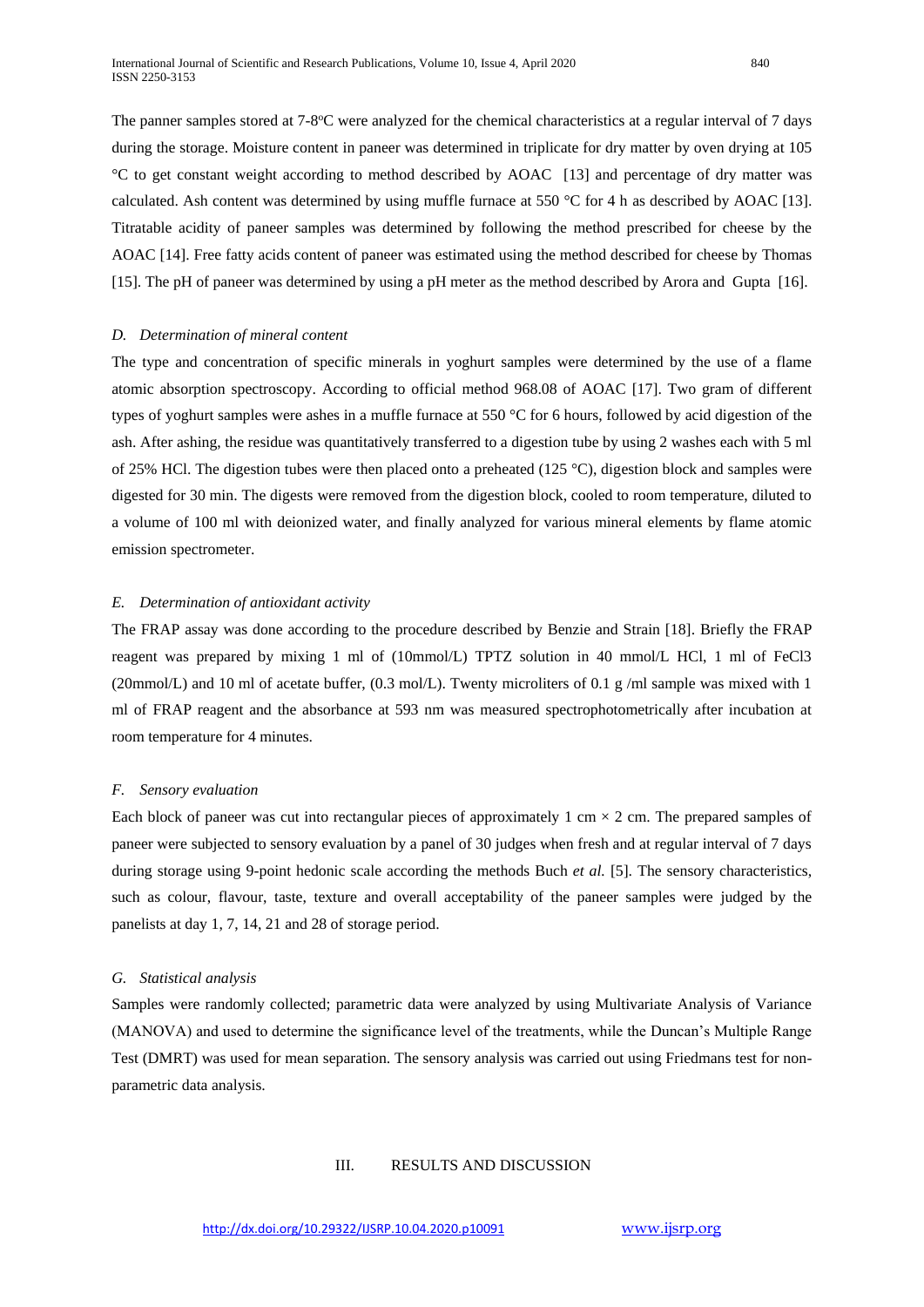# *A. Nutritional Attributes and pH of Paneer Made from Curry Leaves Extract at Day One.*

The result is indicating in Table 1 that pH and titratable acidity did not show any significant changes among concentration at day 1. It might be due to that considerable amount of changes not occurred in biochemical and microbial reactions. Dry matter content of paneer increased with an increase in the level of curry leaf extract. High value of dry matter content (49.60±1.85%) was noticed in paneer treated with 0.8% curry leaf extract, where as the lowest  $(47.81\pm0.23\%)$  was recorded in paneer without curry leaf extract. When adding various concentrations of curry leaves extract to paneer contributes to increase dry matter content of samples treated with different concentration of curry leaves extract. This result was supported with finding of Buch *et al*. [5]. Ash content of paneer was increased with increasing curry leaves extract. It could be due to that addition of higher concentration of curry leaves extract increases the ash contents in paneer. This result was agreed with finding of Buch *et al*. [5].

The pH  $(6.10\pm0.02)$  of 0% curry leaves extract added paneer showed high value than other treatments. The changes in the pH value differ according to the different concentration extracts added in the panner. The pH value of paneer samples were gradually decreased with increasing the curry extracts concentration due to acidic compound of curry leaves. Saini and Reddy [19] reported pH value of curry leaves as 6.3-6.4. Acid compounds like ascorbic acid, folic acid may reason for the acidity of curry leaves extract. When curry leaves extract was increasing, decrease the pH value of paneer due to increasing acidity. The lowest acidity  $(0.17\pm0.02\%)$  was observed in paneer prepared without curry leaf extract and mean value of acidity increased with increase in the level of curry leaf extract due to acidic compound [20].

Free fatty acid (0.18±0.02%) of paneer with 0.8% curry leaves extract showed the lowest value than other treatments. Wahifiyah *et al*. [21] reported that caffeine like alkaloid neutralized the free fatty acid formed. So alkaloid like Murrayanine, Murrayastine, Murrayafoline contained in curry leaves extract are natural bases [22]. They have an ability to neutralize the free fatty acid formed as oil hydrolysis. Therefore, free fatty acid formation was reduced when increasing the concentration of curry leaves extract. The result was evidenced with the study conducted by Buch *et al*. [5].

| <b>Attributes</b> |                              |                                | <b>Treatments</b>              |                               |                               |  |
|-------------------|------------------------------|--------------------------------|--------------------------------|-------------------------------|-------------------------------|--|
|                   | $\mathbf{T}_1$               | T <sub>2</sub>                 | T3                             | T <sub>4</sub>                | $T_5$                         |  |
| Dry matter $(\%)$ | $47.81 + 0.2b$               | $48.32 \pm 0.27$ <sup>ab</sup> | $48.63 \pm 0.42$ <sup>ab</sup> | $49.13 \pm 0.26^b$            | $49.60 \pm 1.85$ <sup>a</sup> |  |
| Ash $(%$          | $1.53 + 0.01d$               | $1.57 \pm 0.06$ <sup>cd</sup>  | $1.60 \pm 0.02$ <sup>bc</sup>  | $1.64 \pm 0.01$ <sup>ab</sup> | $1.66 \pm 0.02^{\text{a}}$    |  |
| pH                | $5.89 \pm 0.01$ <sup>a</sup> | $5.89 \pm 0.02^a$              | $5.88 \pm 0.01$ <sup>a</sup>   | $5.86 \pm 0.01^{\rm b}$       | $5.86 \pm 0.02^b$             |  |
| Acidity $(\%)$    | $0.17+0.02b$                 | $0.18 \pm 0.07^{\rm b}$        | $0.20 \pm 0.01$ <sup>ab</sup>  | $0.21 + 0.02^a$               | $0.21 \pm 0.02^a$             |  |
| FFA(%)            | $0.21 \pm 0.02^a$            | $0.21 \pm 0.01$ <sup>a</sup>   | $0.20 \pm 0.01$ <sup>ab</sup>  | $0.19 \pm 0.01$ <sup>ab</sup> | $0.18 \pm 0.02^b$             |  |

Table I: Nutritional status and pH of paneer made from curry leaves extract at day one**.**

 $T_1$ -Paneer without curry leaves,  $T_2$  – Paneer with 0.2% curry leaves extract,  $T_3$ - Paneer with 0.4% curry leaves extract, and  $T_4$ - Paneer with 0.6% curry leaves extract,  $T_5$  –Paneer with 0.8% curry leaves extract. Values are means  $\pm$  standard deviations of replicate determination means with same letters are not significantly different at  $(p> 0.05)$ .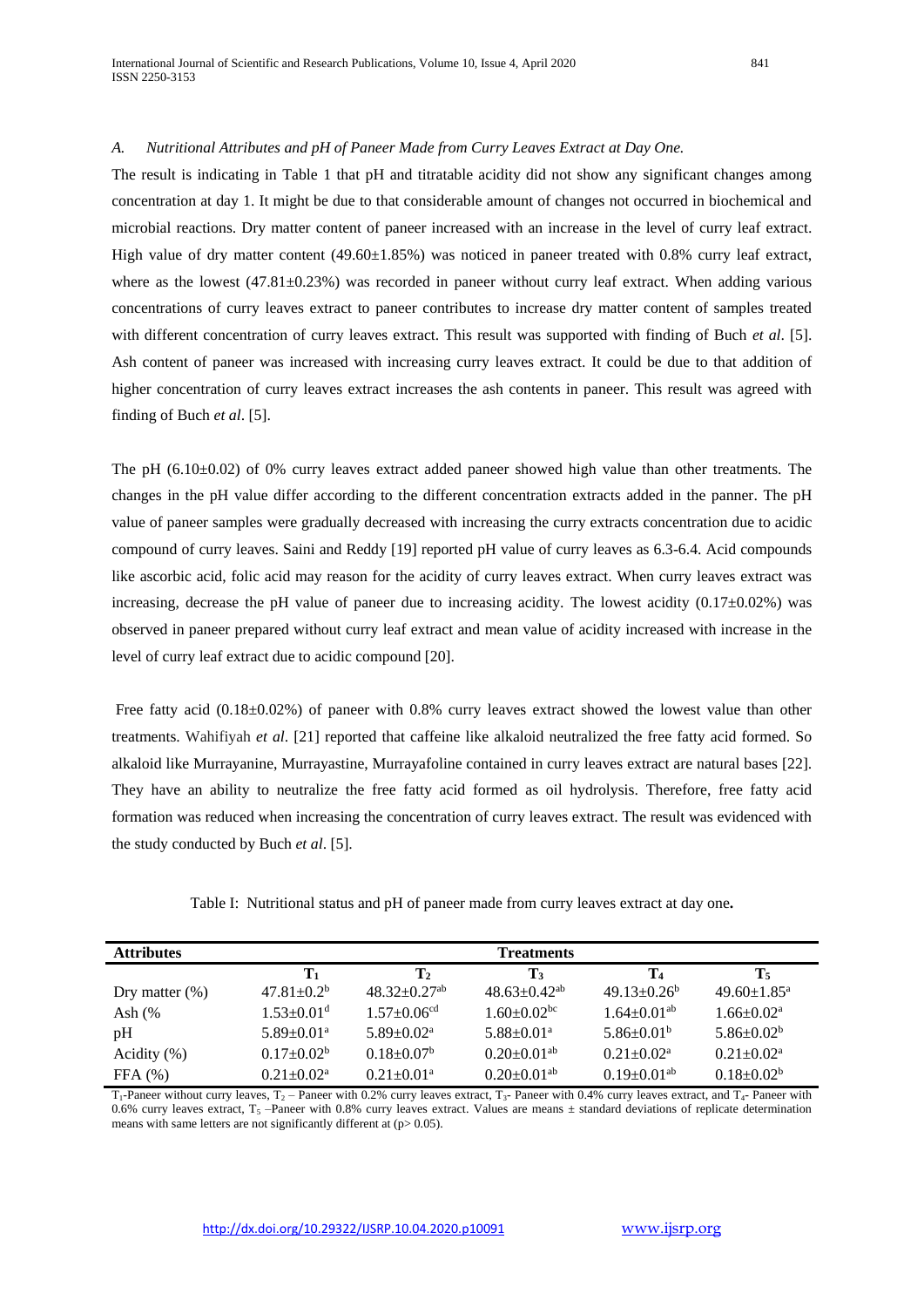## *B. Dry Matter Content and Ash Content in Paneer during Storage Period*

The dry matter content in the paneer among the storage period is showed in Table 2. Dry matter content of paneer was (p<0.05) increased with the storage period. In present study, dry matter may increase due to loss of moisture content and whey drainage during storage period. At the end of storage period paneer treated with 0.8% curry leaves extract showed the highest value of dry matter content (54.69±0.30%) and paneer without curry leaves extract showed the lowest value of dry matter content  $(52.03\pm0.41\%)$ . When increasing concentration of curry leaves extract increases dry matter of panner. It due to increasing the concentration of curry leaves extract added in the paneer.

Ash content is an indicator of total amount of minerals present in the paneer. As shown in Table 2, at the day 7 of storage, 0.8% curry leaves extract added paneer exhibited ( $P < 0.05$ ) higher mean value (1.79±0.03%) than paneer made from without curry leaves extract (1.56±0.02%). At the day 28 of storage, 0.8% curry leaves extract added paneer also showed higher mean value (1.96±0.01%), and paneer made without curry leaves extract received lower mean value  $(1.73\pm0.01\%)$ . It could be due to that addition of higher concentration of curry leaves extract increases the ash contents in paneer. This value increased during storage period. The results agree with the finding of Buch *et al*. [5].

#### *C. pH Content and Titratable Acidity in Paneer during Storage Period.*

The pH of paneer was  $(p<0.05)$  changed with different concentration of curry leaves extract added paneer while pH of the paneer was decreased with the storage period (Table 2). The changes in pH may due to the breakdown of lactose into the lactic acid during fermentation process by microorganism. During the storage period, pH significantly (P<0.05) varied among the treatments. However, at the day 28, paneer without curry leaves extract added paneer showed the lowest value of pH  $(5.53\pm 0.01)$  than other treatments. It might depend on incorporation of curry leaves extract in which has an antimicrobial property it leads to the slow rate of development of acidity during storage period. On the other hand, the titratable acidity of paneer differed (p<0.05) with different concentration of curry leaves extract added paneer. The titratable acidity of paneer was decreased with the storage period. At the day 28, paneer treated without curry leaves extract showed the highest value of titratable acidity (0.44±0.00%) than other treatments. Previously, Kumar and Bector [23], Venkateswarlu *et al.* [24] and Yellamanda *et al.* [25] suggested that normal range of titratable acidity is 0.47– 0.59%. In this study, the contents of titratable acidity was little lesser than reported values. The titratable acidity was progressively increased with the storage period, it due to metabolism of lactose by lactic acid bacteria and produce acids. This result was agreed with finding of Pal *et al.* [20] and Shanaziya *et al.* [26]. Acidity level of paneer was also decreased with increasing of concentration of curry leaves extract added in the paneer.

#### *D. Free Fatty Acid in Paneer during Storage Period*

The data obtained for changes in FFA content of paneer during storage at 7 °C are presented in Table 2. Free fatty was increased during storage due to lipids undergo hydrolysis (lipolysis) through the microbial enzymes thereby increasing the free fatty acids (FFA) content of the product. At the end of the storage period highest value of free fatty acid showed in paneer without curry leaves extract  $(0.45\pm0.21)$ . Results of the study were

Table II: Nutritional status and pH of paneer made from curry leaves extract during storage at  $7^{\circ}$ C.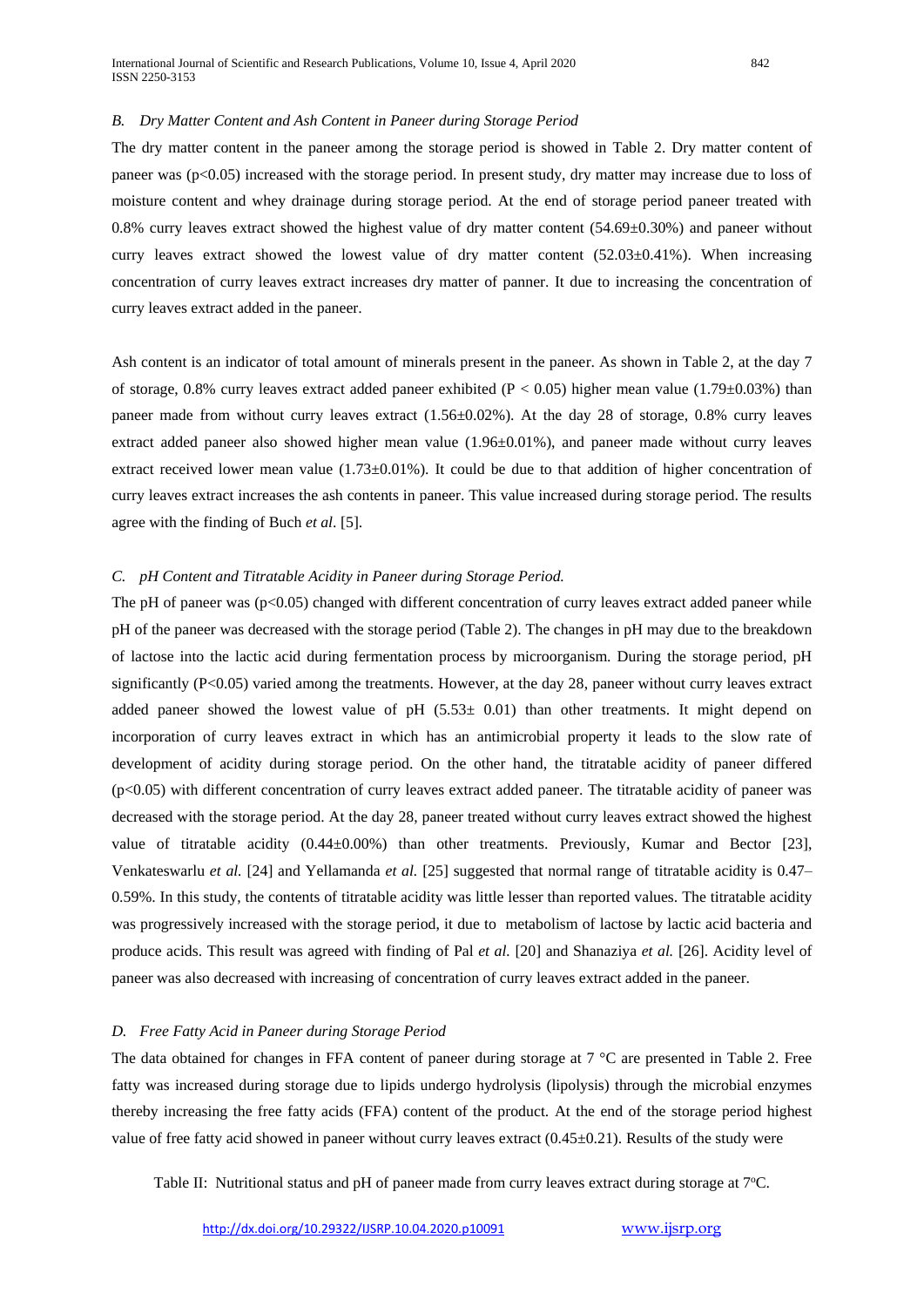| <b>Treatments</b>     | Day 7                          | Day 14                          | Day 21                          | Day 28                        |
|-----------------------|--------------------------------|---------------------------------|---------------------------------|-------------------------------|
|                       |                                | Dry matter $(\% )$              |                                 |                               |
| $T_1$                 | $48.15 \pm 0.05$ <sup>f</sup>  | $48.32 \pm 0.59$ <sup>ef</sup>  | 49.22 $\pm$ 0.55 <sup>def</sup> | $52.03 \pm 0.41^b$            |
| T <sub>2</sub>        | 48.88±0.71fdef                 | 49.46±1.14 <sup>de</sup>        | $51.52 \pm 0.41$ <sup>b</sup>   | 53.81±0.64 <sup>a</sup>       |
| $T_3$                 | 49.56±0.44 <sup>de</sup>       | 49.91±0.31 <sup>cd</sup>        | $51.9 \pm 0.29^b$               | $54.09 \pm 0.26$ <sup>a</sup> |
| T <sub>4</sub>        | $50.80 \pm 0.30$ bc            | $51.01 \pm 1.32$ <sup>bc</sup>  | $51.29 \pm 0.29^b$              | 54.31±0.19 <sup>a</sup>       |
| $T_5$                 | $51.28 \pm 1.52^b$             | $52.03 \pm 0.93^b$              | $53.77 \pm 0.63^{\text{a}}$     | 54.69±0.30 <sup>a</sup>       |
|                       |                                | Ash $(\% )$                     |                                 |                               |
| $T_1$                 | $1.56 \pm 0.02$ <sup>1</sup>   | $1.66 \pm 0.02$                 | $1.74 \pm 0.01$ <sup>fgh</sup>  | $1.79 \pm 0.03$ <sup>e</sup>  |
| T <sub>2</sub>        | $1.61 \pm 0.02^k$              | $1.69 \pm 0.02^{\mathrm{i}}$    | $1.76 \pm 0.02$ <sup>f</sup>    | $1.82 \pm 0.02$ <sup>d</sup>  |
| $T_3$                 | $1.62 \pm 0.02^k$              | $1.71 \pm 0.00$ hi              | $1.81 \pm 0.02$ <sup>de</sup>   | $1.91 \pm 0.01^b$             |
| T <sub>4</sub>        | $1.65 \pm 0.01$ <sup>j</sup>   | $1.74 \pm 0.02$ <sup>fg</sup>   | $1.85 \pm 0.01$ <sup>c</sup>    | $1.94 \pm 0.01$ <sup>a</sup>  |
| $T_5$                 | $1.73 \pm 0.01$ gh             | $1.75 \pm 0.02$ <sup>fg</sup>   | $1.87 \pm 0.02$ <sup>c</sup>    | $1.96 \pm 0.01$ <sup>a</sup>  |
|                       |                                | pH                              |                                 |                               |
| $T_1$                 | 5.83 $\pm$ 0.01 <sup>abc</sup> | $5.76 \pm 0.03$ <sup>f</sup>    | $5.59 \pm 0.01$ <sup>i</sup>    | $5.53 \pm 0.01$ <sup>j</sup>  |
| T <sub>2</sub>        | $5.84 \pm 0.01$ <sup>a</sup>   | $5.79 \pm 0.01$ <sup>de</sup>   | $5.65 \pm 0.01$ <sup>h</sup>    | $5.60 \pm 0.01$ <sup>i</sup>  |
| $T_3$                 | $5.84{\pm}0.02^{\mathrm{a}}$   | $5.80{\pm}0.01^{\rm cd}$        | $5.72 \pm 0.01$ g               | $5.67 \pm 0.01$ <sup>h</sup>  |
| T <sub>4</sub>        | $5.84 \pm 0.01^a$              | $5.81 \pm 0.01$ bcd             | $5.75 \pm 0.03$ <sup>f</sup>    | $5.71 \pm 0.01$ <sup>g</sup>  |
| $T_5$                 | $5.85 \pm 0.01^a$              | $5.83 \pm 0.01$ <sup>ab</sup>   | $5.79 \pm 0.02$ <sup>de</sup>   | 5.77 $\pm$ 0.01 <sup>ef</sup> |
| Titratble acidity (%) |                                |                                 |                                 |                               |
| $T_1$                 | $0.27 \pm 0.01$ <sup>ef</sup>  | $0.32 \pm 0.03$ <sup>cd</sup>   | $0.36 \pm 0.02$ <sup>bc</sup>   | $0.44 \pm 0.00^a$             |
| T <sub>2</sub>        | $0.25 \pm 0.87$ <sup>f</sup>   | $0.25 \pm 0.01$ <sup>f</sup>    | $0.33 \pm 0.14^b$               | $0.34 \pm 0.11$ bcd           |
| $T_3$                 | $0.25 \pm 0.02$ <sup>f</sup>   | $0.25 \pm 0.09$ <sup>f</sup>    | $0.32 \pm 0.00$ <sup>cd</sup>   | $0.32 \pm 0.14^b$             |
| T <sub>4</sub>        | $0.24 \pm 0.87$ <sup>f</sup>   | $0.24 \pm 0.09$ <sup>f</sup>    | $0.30 \pm 0.11$ bcd             | $0.30 \pm 0.01$ de            |
| $T_5$                 | $0.23 \pm 0.01$ ef             | $0.24 \pm 0.03$ <sup>cd</sup>   | $0.25 \pm 0.02$ bc              | $0.25 \pm 0.00$ <sup>f</sup>  |
| Free fatty acid (%)   |                                |                                 |                                 |                               |
| $T_1$                 | $0.23 \pm 0.00^{jk}$           | $0.26 \pm 0.02$ <sup>fg</sup>   | $0.33 \pm 0.01$ <sup>cd</sup>   | $0.45 \pm 0.21^a$             |
| T <sub>2</sub>        | $0.23 \pm 0.01^{\text{hij}}$   | $0.24 \pm 0.00$ <sup>ghij</sup> | $0.29 \pm 0.01$ <sup>ef</sup>   | $0.37 \pm 0.01^b$             |
| $T_3$                 | $0.22 \pm 0.02^{jk}$           | $0.24 \pm 0.02$ <sup>ghij</sup> | $0.25 \pm 0.01$ <sup>ghi</sup>  | $0.30 \pm 0.02^c$             |
| T <sub>4</sub>        | $0.20 \pm 0.02^{\rm lk}$       | $0.23 \pm 0.01$ <sup>ijk</sup>  | $0.26 \pm 0.01$ <sup>gh</sup>   | $0.31 \pm 0.03^{\text{de}}$   |
| $T_5$                 | $0.19 \pm 0.00$ <sup>lk</sup>  | $0.23 \pm 0.01^{\text{hijk}}$   | $0.24 \pm 0.01$ <sup>ghij</sup> | $0.30 \pm 0.01^e$             |

 $T_1$ -Paneer without curry leaves,  $T_2$  – Paneer with 0.2% curry leaves extract,  $T_3$ - Paneer with 0.4% curry leaves extract, and  $T_4$ - Paneer with 0.6% curry leaves extract,  $T_5$  –Paneer with 0.8% curry leaves extract. Values are means  $\pm$  standard deviations of replicate determination means with same letters are not significantly different at  $(p> 0.05)$ .

agreed with Kumar and Bector (1991) who reported that the free fatty acids content of paneer increased from 0.28 to 0.5 on 22 days of storage at 5 °C. Furthermore, FFA content among treatments is varied due to different concentration of curry leaves extract. Free fatty acid formation was reduced when increasing the concentration of curry leaves extract. Buch *et al*. [23], Bandyopadhyay [22] and Wahifiyah *et al.* [21] reported that alkaloid like murrayanine, murrayastine, murrayafoline in curry leave reduces the free fatty acid formation.

## *E. Mineral content of curry leaves extract added paneer*

As mentioned in Table 3, mineral content of panner with different concentration of curry leaves extract at day 7 of storage at 7 °C. Minerals such as Calcium, Phosphorus, and Magnesium were higher that Zinc and Manganese but Cobalt was not present on the carry leave extract added panner**.** Gahlawat *et al*. [27] reported that the main minerals contained curry leaves are calcium, phosphorus, iron and Magnesium, which was reflect this finding.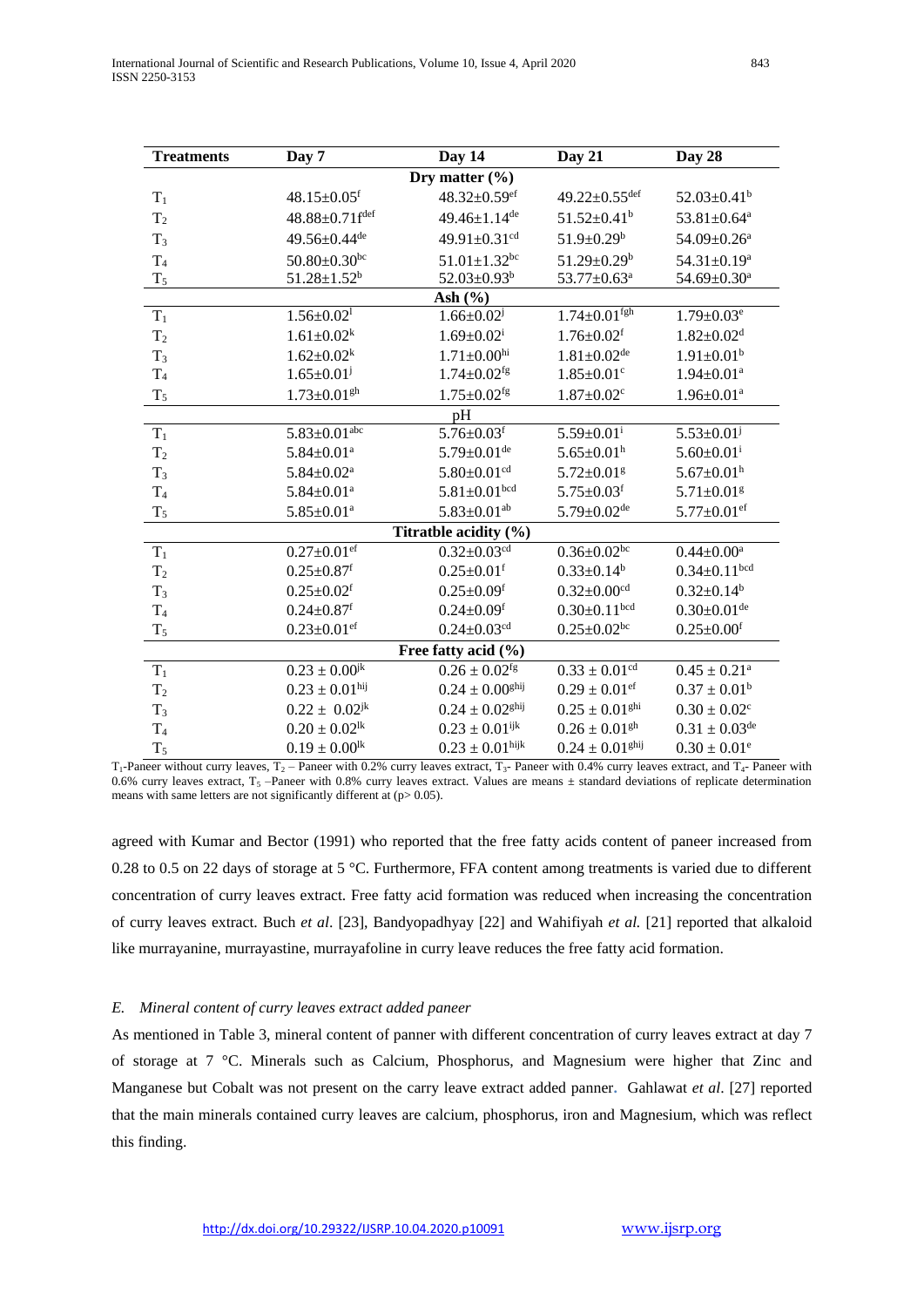| Mineral content $(mg/g)$ | $\mathbf{T}_1$ | $\mathbf{T}_2$ | T3     | T <sub>4</sub> | $\mathrm{T}_5$ |
|--------------------------|----------------|----------------|--------|----------------|----------------|
| Ca                       | 2717           | 6811.5         | 7556.7 | 7770.4         | 9309.6         |
| P                        | 3700           | 3948.7         | 4184.1 | 4262.7         | 4391.4         |
| Mg                       | 93.7           | 278.9          | 306    | 310            | 342.5          |
| Cu                       | 3.9            | 3.9            | 4.4    | 4.8            | 69.7           |
| Zn                       | 0.8            | 25.2           | 25.9   | -              | 34.3           |
| Co                       |                |                |        | -              | -              |
| Mn                       | 1.9            | 2.6            | 2.9    |                | 5.8            |

#### Table III: Mineral content of curry leaves extract added paneer

 $T_1$ -Paneer without curry leaves,  $T_2$  – Paneer with 0.2% curry leaves extract,  $T_3$ -Paneer with 0.4% curry leaves extract, and  $T_4$ - Paneer with 0.6% curry leaves extract,  $T_5$  –Paneer with 0.8% curry leaves extract

# *F. Antioxidant activity in paneer during storage period*

Antioxidant activity of paneer was performed at day 1 and day 7 of storage at 7  $^{\circ}$ C (Table 4). Antioxidant activity was increasing during storage period. It might be chemical and biochemical reactions of antioxidant compound and released from curry leaves extract during storage. It may be a reason to increase antioxidant activity during storage period. Also antioxidant activity was increased with increasing curry leaves extract. It may be occurred due to increasing amount of antioxidant compound like flavonoid and phenolic with increasing concentration.

| <b>Treatment</b> | Antioxidant activity absorbance at 593 nm |       |  |
|------------------|-------------------------------------------|-------|--|
|                  | Day 1                                     | Day 7 |  |
|                  | 0.103                                     | 0.106 |  |
| T <sub>2</sub>   | 0.178                                     | 0.182 |  |
| $T_3$            | 0.245                                     | 0.248 |  |
|                  | 0.273                                     | 0.277 |  |
| $T_{5}$          | 0.295                                     | 0.298 |  |

Table IV: Antioxidant activity in paneer during storage period

 $T_1$ -Paneer without curry leaves,  $T_2$  – Paneer with 0.2% curry leaves extract,  $T_3$ - Paneer with 0.4% curry leaves extract, and  $T_4$ - Paneer with 0.6% curry leaves extract,  $T_5$  –Paneer with 0.8% curry leaves extract

#### *G. Sensorial Attributes of Curry Leave Extract Added Paneer*

The sensory attributes of curry leaves extract added paneer samples were evaluated on the basis of colour, appearance, taste, flavor, texture and overall acceptability. Figure 1depicts the data for sensory evaluation of curry leave extract added paneer packed under Cryovac bags and stored at 7 °C. At the day 1 and day 7 most of the panelists preferred to 0.0% curry leaves added paneer due to its white color appearances. The highest value of odor, taste, and overall acceptability were observed in 0.6% curry leaves extract added paneer at day 14 and 21. According to Singh *et al.* [28], reported that essential oil as pinene, sabinene, caryophyllene, cadinol and cadinene contained in curry leaves supply good aroma and flavor to paneer product. The sensory scores for colour, appearance, taste, flavor, texture and overall acceptability varying significantly declined after 21 days of storage in all types of paneer. The sensory attributes were significantly affected when increasing of concentration beyond 0.6% curry leaves extract, it due to it gives bitter taste for paneer and poor colour appearance. The paneer prepared using 0.6% curry leaves extract showed the highest preference of sensory attributes at day14 and day 21 of storage.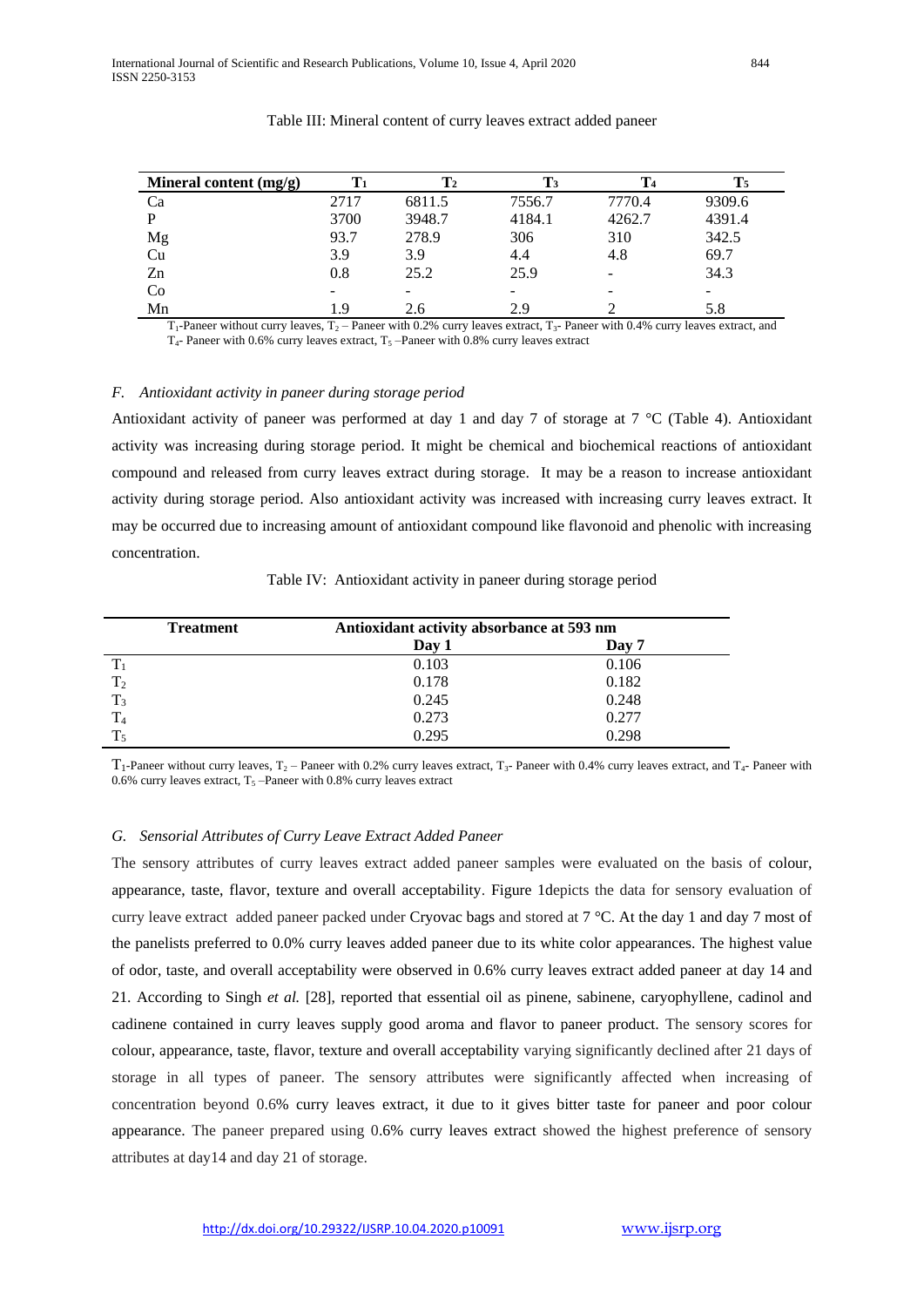

 $T_1$ -Paneer without curry leaves,  $T_2$  – Paneer with 0.2% curry leaves extract, T<sub>3</sub>- Paneer with 0.4% curry leaves extract, and  $T_4$ - Paneer with 0.6% curry leaves extract,  $T_5$  –Paneer with 0.8% curry leaves extract

Figure I: Overall quality of product during storage period

## VI. CONCLUSION

Based on the results of this study incorporation of curry leave extract can be used successfully for extending the shelflife of paneer. Curry leave extract can be used make a panner with acceptable physicochemical properties and sensory attributes. However, panner made with 0.6% curry leaves extract showed the highest preference of sensory attributes at day14 and day 21 of storage.

# ACKNOWLEDGMENT

The author is grateful to Eastern University, Sri Lanka, Sri Lanka for financial assistant to the research work.

#### REFERENCES

- [1] Gokhale, A.J., Mallek, J., Patel, S.M., Patel, A.M. and Pinto, S. (2016). Enhancement of shelf life of paneer by adopting hurdle technology. International Journal of Home Science, 2(2), 303-308.
- [2] Wanjari, T.P. (2016). Assessment of Storage Stability of Garlic Extract Treated Paneer at Refrigeration Temperature (Doctoral dissertation, MAFSU, Nagpur).
- [3] Kumar, S., Rai, D.C., Niranjan, K. and Zuhaib F. B. (2011). Paneer—An Indian soft cheese variant: a review. *Jurnal of Food Science Technololy,* 51(5), 821–831.
- [4] Shanaziya, A.S.F., Mangalika, U.L.P. and Nayananjalie, W.A.D. (2018). Effect of different coagulants on the quality of paneer made from cow milk. *International Journal of Scientific and Research Publications,* 8, (4), 189-194.
- [5] Buch, S., Pinto, S. and Aparnathi, K.D. (2014). Evaluation of efficacy of turmeric as a preservative in paneer. *Journal of Food Science and Technology*, *51*(11), 3226-3234.
- [6] Oraon, L., Jana, A., Prajapati, P.S. and Suvera, P. (2017). Application of herbs in functional dairy products–a review. *Journal of Dairy, Veterinary & Animal Research 5* (3), 109-115.